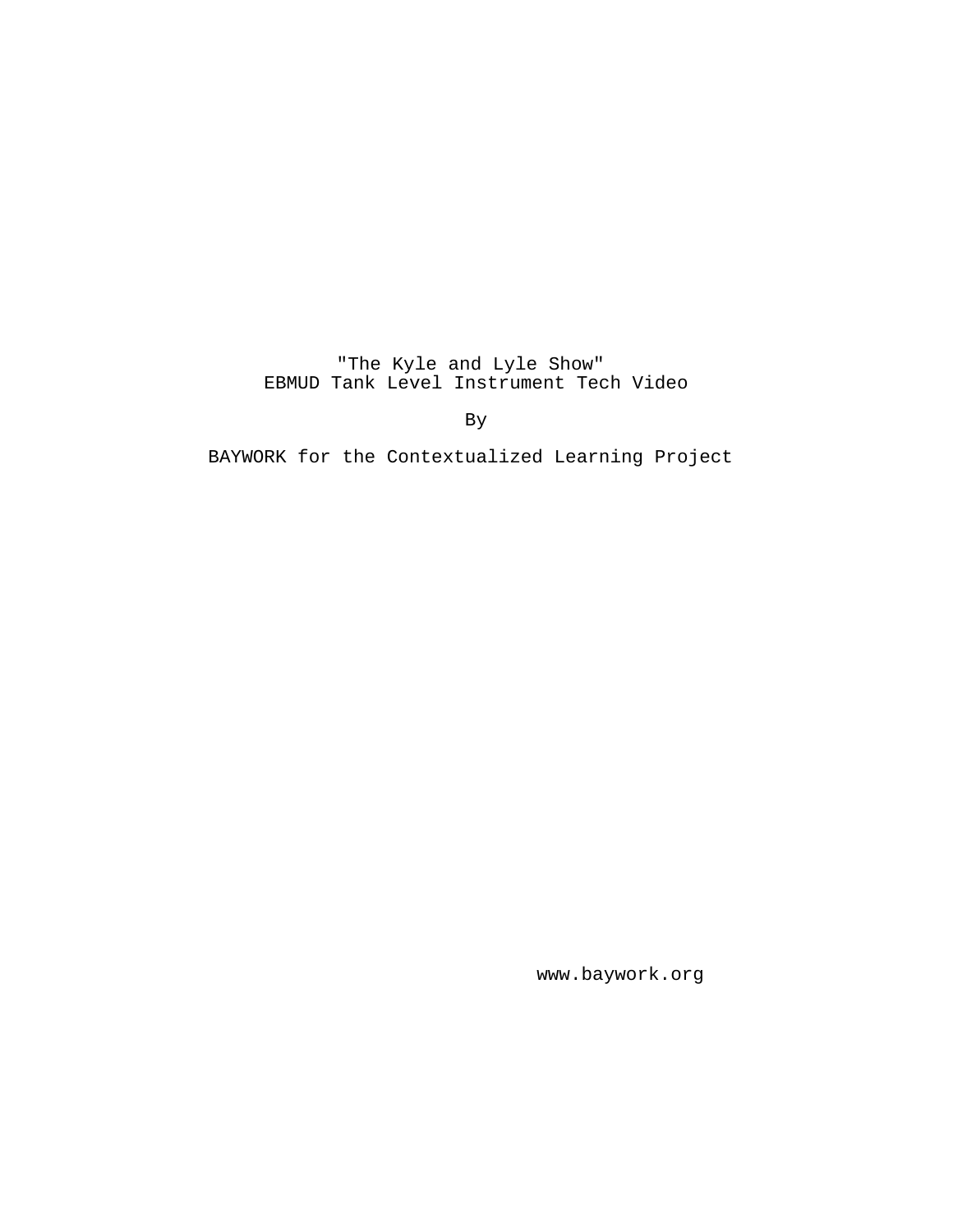| <b>VIDEO</b>                                                                             | AUDIO                                                                                                                                                                                               |
|------------------------------------------------------------------------------------------|-----------------------------------------------------------------------------------------------------------------------------------------------------------------------------------------------------|
|                                                                                          | LYLE HERNANDEZ<br>KYLE TERRY                                                                                                                                                                        |
| INTRODUCTION:                                                                            |                                                                                                                                                                                                     |
| Briones Reservoir (Bear Creek<br>Road)                                                   | LYLE HERNANDEZ<br>Hi, my name is Lyle Hernandez. I'm an<br>instrument technician at EBMUD.                                                                                                          |
|                                                                                          | KYLE TERRY<br>Hey, my name is Kyle Terry. I'm an<br>instrument worker III at EBMUD. We<br>help to provide high quality<br>drinking water for 1.3 million east<br>bay residents.                     |
| Show service area map while<br>Lyle is describing the<br>service area                    | LYLE HERNANDEZ<br>Our service area encompasses a 331<br>square mile area from Crockett in the<br>north, south to San Lorenzo, east to<br>Walnut Creek, and south from Walnut<br>Creek to San Ramon. |
|                                                                                          | KYLE TERRY<br>We use math on a daily basis in the<br>various jobs we're required to<br>perform.                                                                                                     |
|                                                                                          | LYLE HERNANDEZ<br>Next, we'd like to show you an<br>example of what one of these jobs<br>would look like.                                                                                           |
| SCENE 1 - AMC INSTRUMENT<br>OFFICE:                                                      |                                                                                                                                                                                                     |
| Kyle looking at work order<br>program on computer screen at<br>desk. Kyle's phone rings. | KYLE TERRY<br>Kyle Terry, East Bay MUD.                                                                                                                                                             |
| Cut to Lyle looking at the<br>same work order program.                                   | LYLE HERNANDEZ<br>What's up Kyle?                                                                                                                                                                   |
|                                                                                          | KYLE TERRY<br>What's going on Lyle?                                                                                                                                                                 |
|                                                                                          | LYLE HERNANDEZ<br>The control center says the foot<br>gauge doesn't match the level<br>transmitter at Berkeley View<br>Reservoir.                                                                   |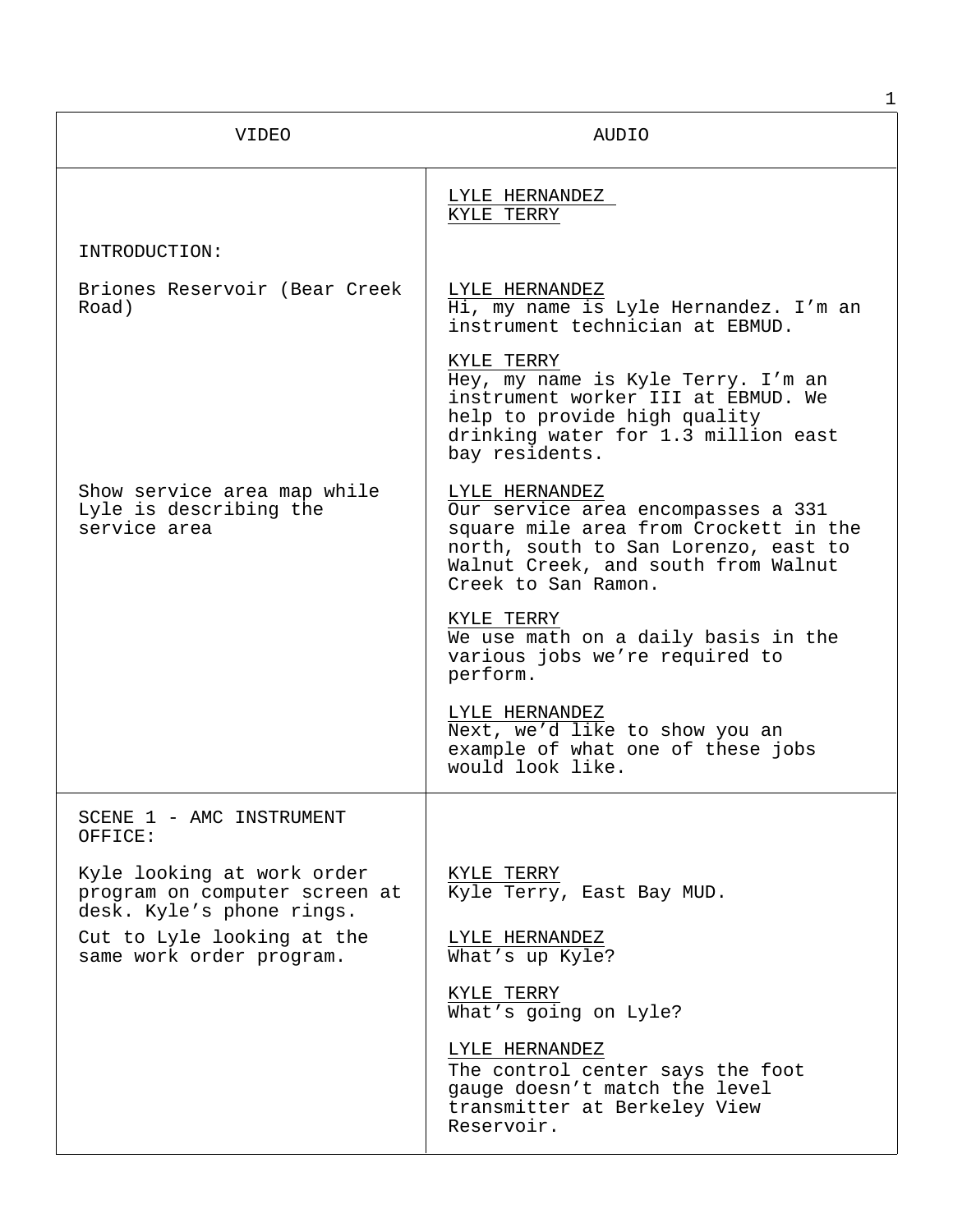|                                                                                                                           | 2                                                                                                                                                                                                                         |
|---------------------------------------------------------------------------------------------------------------------------|---------------------------------------------------------------------------------------------------------------------------------------------------------------------------------------------------------------------------|
| VIDEO                                                                                                                     | <b>AUDIO</b>                                                                                                                                                                                                              |
| Zoom out revealing Kyle and<br>Lyle are right next to each<br>other.                                                      | KYLE TERRY<br>Alright! Let's get on it, pronto!<br>LYLE HERNANDEZ<br>Pronto?<br>KYLE TERRY<br>Pronto.                                                                                                                     |
| Kyle and Lyle fist-bump and<br>both say together "Pronto!"                                                                |                                                                                                                                                                                                                           |
| SCENE 2 - AMC PARKING LOT:<br>Quick cut shots of tools<br>stacking up into van,<br>van doors closing, engine<br>starting. |                                                                                                                                                                                                                           |
| SCENE 2A - 21 STREET, RIGHT<br><b>OUTSIDE AMC GATE:</b><br>van pulling out from AMC and<br>taking off down 21st Street.   |                                                                                                                                                                                                                           |
| SCENE 3 - BERKELEY VIEW<br>RESERVOIR:<br>van pulling up. Kyle and Lyle<br>exit van and gather tools and<br>equipment.     | LYLE HERNANDEZ<br>Kyle, what is the foot gauge reading?<br>KYLE TERRY<br>$12.5$ feet<br>LYLE HERNANDEZ<br>Humm, the transmitter is reading<br>100 inches, that's just a little<br>over 9 feet, off by at least a<br>foot! |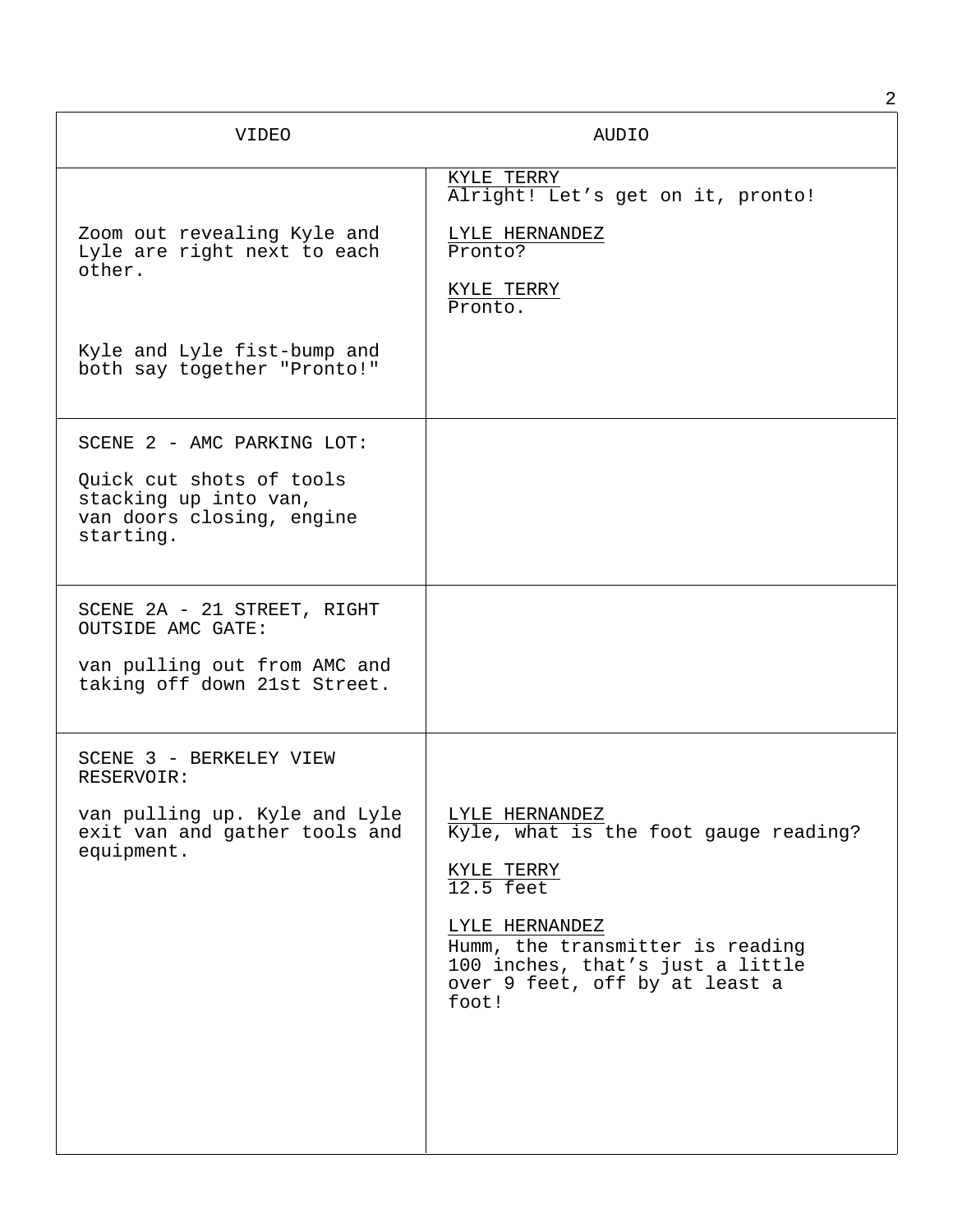| <b>VIDEO</b>                                     | AUDIO                                                                                                                             |
|--------------------------------------------------|-----------------------------------------------------------------------------------------------------------------------------------|
| SCENE 4 - PIT CALIBRATION:                       |                                                                                                                                   |
| Kyle comes down to pit where<br>Lyle is working. | KYLE TERRY<br>Here it says it hasn't been calibrated<br>in over 2 years. Let's perform a<br>calibration check on the transmitter. |
| Lyle and Kyle perform<br>calibration check.      | LYLE HERNANDEZ<br>Give me zero percent.                                                                                           |
|                                                  | KYLE TERRY<br>ok, here's zero.                                                                                                    |
|                                                  | LYLE HERNANDEZ<br>Nice, perfedct zero. Give me 50<br>percent now.                                                                 |
|                                                  | KYLE TERRY<br>How tall is the tank?                                                                                               |
|                                                  | LYLE HERNANDEZ<br>It's 22 feet when full.                                                                                         |
|                                                  | KYLE TERRY<br>Alright. Here's 132 inches, 50<br>percent.                                                                          |
|                                                  | LYLE HERNANDEZ<br>Great. I'm reading 50 percent. Now<br>let's try 100 percent.                                                    |
|                                                  | KYLE TERRY<br>Ok. I'm sending you 100 percent<br>now.                                                                             |
|                                                  | LYLE HERNANDEZ<br>Ok, the transmitter seems top be<br>working perfectly. The problem must<br>be the gauge.                        |
|                                                  | KYLE TERRY<br>Let's adjust it to match the level<br>transmitter and call the control<br>room.                                     |
|                                                  | LYLE HERNANDEZ<br>Sounds good!                                                                                                    |
|                                                  |                                                                                                                                   |
|                                                  |                                                                                                                                   |

3